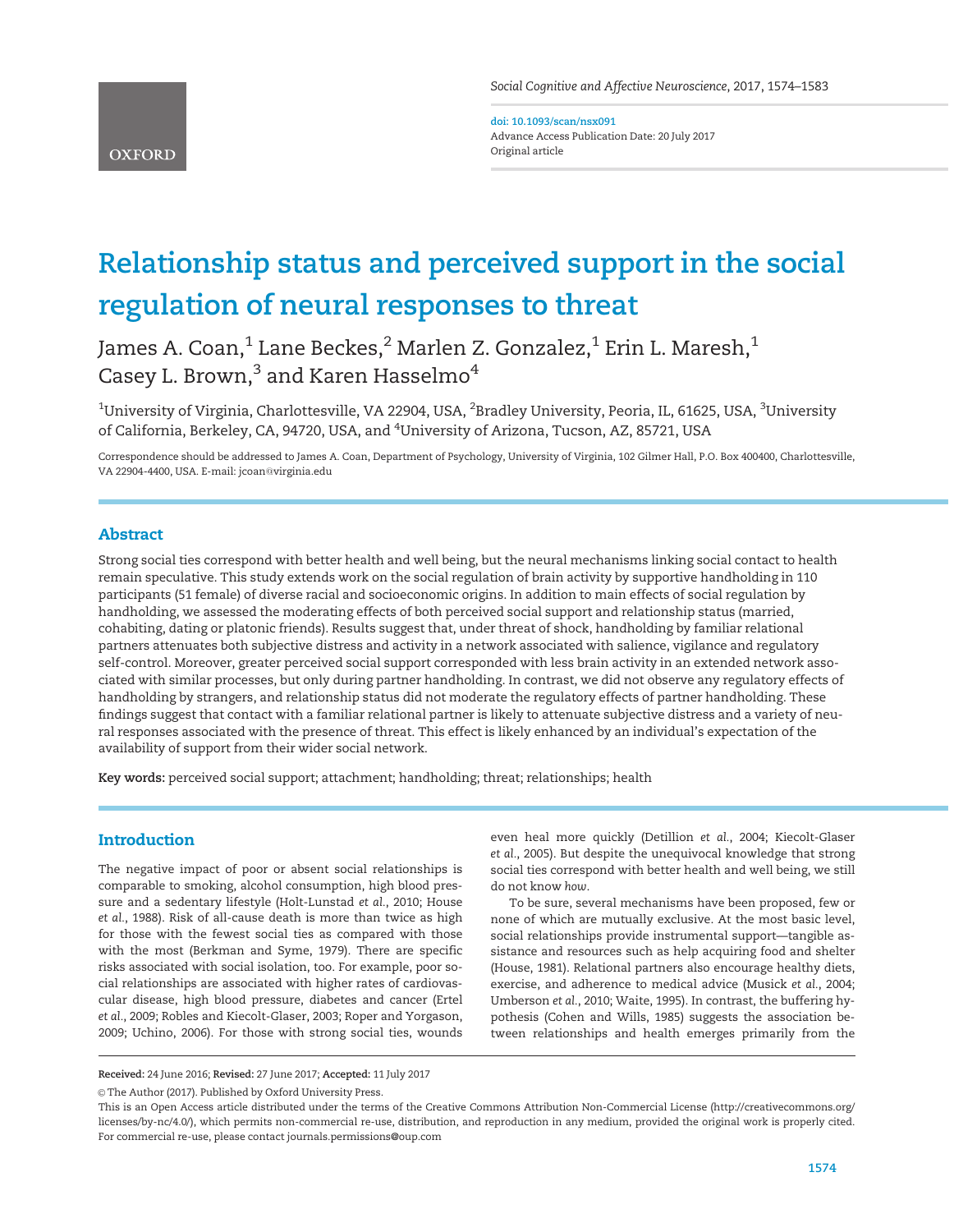emotional support that others provide—support that reduces, for example, the level of threat one perceives during stressful situations ([Cohen, 2004](#page-7-0)). In truth, both instrumental support and stress buffering are likely to play key roles, and they may interact. For example, instrumental support may be more likely and even more efficacious when provided by individuals with whom one feels a close bond (cf. [Thoits, 2011\)](#page-8-0).

Several studies suggest that supportive social contact attenuates threat responding—dampening the impact of both physical and social threats on brain activity ([Coan and Sbarra, 2015\)](#page-7-0). For example, we have previously reported that simply holding a person's hand while under threat may reduce activity in areas such as the prefrontal cortex, anterior cingulate cortex (ACC), caudate, and related regions putatively associated with emotional responding, top-down self control and emotion regulation, among other processes. Moreover, these reductions are likely to be moderated by things like familiarity, relationship quality, perceived mutuality, early maternal support, early neighborhood quality and trait anxiety (Coan et al.[, 2013a,b](#page-7-0); Coan et al.[, 2006;](#page-7-0) [Johnson](#page-8-0) et al.[, 2013](#page-8-0); [Maresh](#page-8-0) et al., 2013). Anxious children show less ventromedial prefrontal and hypothalamic activation in response to mildly threatening words when in the presence of a parent, even in the absence of supportive touch [\(Conner](#page-7-0) et al., 2012). Similar effects obtain when showing pictures of loved ones [\(Master](#page-8-0) et al., 2009; [Younger](#page-9-0) et al., 2010), or even reminders of an attachment figure ([Karremans](#page-8-0) et al., 2011).

## Perceived social support

These effects likely reflect or indeed depend to various degrees upon the perceived availability of social resources. Interestingly, many have argued that perceived support, that is, one's estimation of how available social resources are or will be, is not strongly associated with more objective measures of how much support a person actually receives (Reis et al.[, 2004\)](#page-8-0). Moreover, perceived support may be more related to positive health outcomes than more objectively measured support, which suggests social support is substantially manifest at the psychological level (Reis et al.[, 2004](#page-8-0); [Sandler and Barrera, 1984\)](#page-8-0). Others have challenged the notion that the primary mechanism linking social support to health is perceived support, presenting evidence, for example, that among older men and women social isolation was more consequential for longevity than subjective feelings of loneliness [\(Steptoe](#page-8-0) et al., 2013). And some have argued that the association between perceived and received support is strongest when people are under stress, or at least when the type of support needed is matched effectively to the type of support provided (Cutrona, 1990).

#### Relationship status

Historically, relationship status (e.g. parent, platonic friend, romantic interest, cohabiting partner, spouse) has also been emphasized as a powerful moderator of social affect regulation. The most obvious example concerns maternal/offspring attachments, which are qualitatively different than those between other conspecific pairs ([Hofer, 2006\)](#page-8-0). It has long been acknowledged that putative attachment bonds between caregivers (overwhelmingly mothers) and their infants are characteristic of both human and nonhuman primates ([Bowlby, 1969;](#page-7-0) [Harlow, 1958\)](#page-8-0). As an organizational construct, attachments are identified by stereotyped behaviors including (but probably not limited to) discrimination of attachment figures from others, a demonstrable preference for attachment figures, and separation and reunion

behaviors specific to attachment figures—often distress and relief, respectively [\(Beckes and Coan, 2015](#page-7-0)). Thus, whether distinctions are made between caregivers and strangers, mates and friends or potential mates and family members, relationship status may reflect the ordinally scaled degree of attachment between conspecifics ([Mikulincer and Shaver, 2007\)](#page-8-0). If true, it is important to monitor distinctions between different relationship types (e.g. romantic, platonic, etc.).

Ultimately, the current study was designed to address three issues related to our earlier work on the social regulation of neural threat responding by supportive touch. First, we report here the first large-scale attempt to broadly replicate the findings of [Coan](#page-7-0) et al. [\(2006\).](#page-7-0) The original study reported the impact of simple spousal handholding on the neural response to threat among 16 women in highly satisfactory marriages. Here, we describe a replication attempt among 110 dyads including both men and women and roughly equal amounts of individuals who are married, cohabiting, dating, or platonic friends. Moreover, we sought here to assess the moderating impact of both perceived social support and relationship status on the regulatory impact of handholding. We first hypothesized a general replication of the basic findings of Coan et al. [\(2006\)—](#page-7-0)that simple handholding would attenuate much of the brain's response to threat of shock, and that this attenuation would be strongest while holding hands with a familiar relational partner. Next, because perceived social support reflects the degree to which an individual believes that social support is likely, we hypothesized that higher levels of perceived social support would correspond with greater regulatory impact of handholding by anyone, but particularly by a familiar relational partner. Finally, we hypothesized that the regulatory impact of handholding among familiar relational partners would be roughly ordinally scaled, descending in magnitude from marital partners, to cohabiting partners, platonic friends and dating partners.

# Materials and methods

#### Participants

Participants ( $n = 110$ ) brought an opposite-gender partner to the scanner (14 other participants were removed from the final dataset due to equipment malfunction, problems during data collection or failure to comply with directions). Within these dyads, 27 identified as friends, 29 were dating, 27 were cohabitating and 27 were married. Of scanned participants, 54% ( $n = 59$ ) were male and 46%  $(n = 51)$  were female; ages ranged from 23 to 26 years. Approximately 69% of scanned participants identified as White, 26% identified as African-American, 4% identified as Hispanic and 2% identified as Asian. Eighty-six of these participants were recruited from the Virginia Institute of Development in Adulthood (VIDA) longitudinal sample, which the Allen laboratory had been assessing for over a decade (Allen et al.[, 2007](#page-7-0); [McElhaney](#page-8-0) et al., 2008; Coan et al.[, 2013a](#page-7-0)). Because the VIDA sample did not have sufficient numbers of married participants, 24 of the 27 total married dyads (matched for demographics of the VIDA sample) were additionally drawn from the community. Participants were excluded if they were pregnant or exhibited any risk of danger in the magnetic environment of the scanner. Informed consent was obtained from both members of each dyad, and all participants were paid \$160 for participation.

### Measures

Multidimensional Scale of Perceived Social Support (MSPSS). The Multidimensional Scale of Perceived Social Support (MSPSS;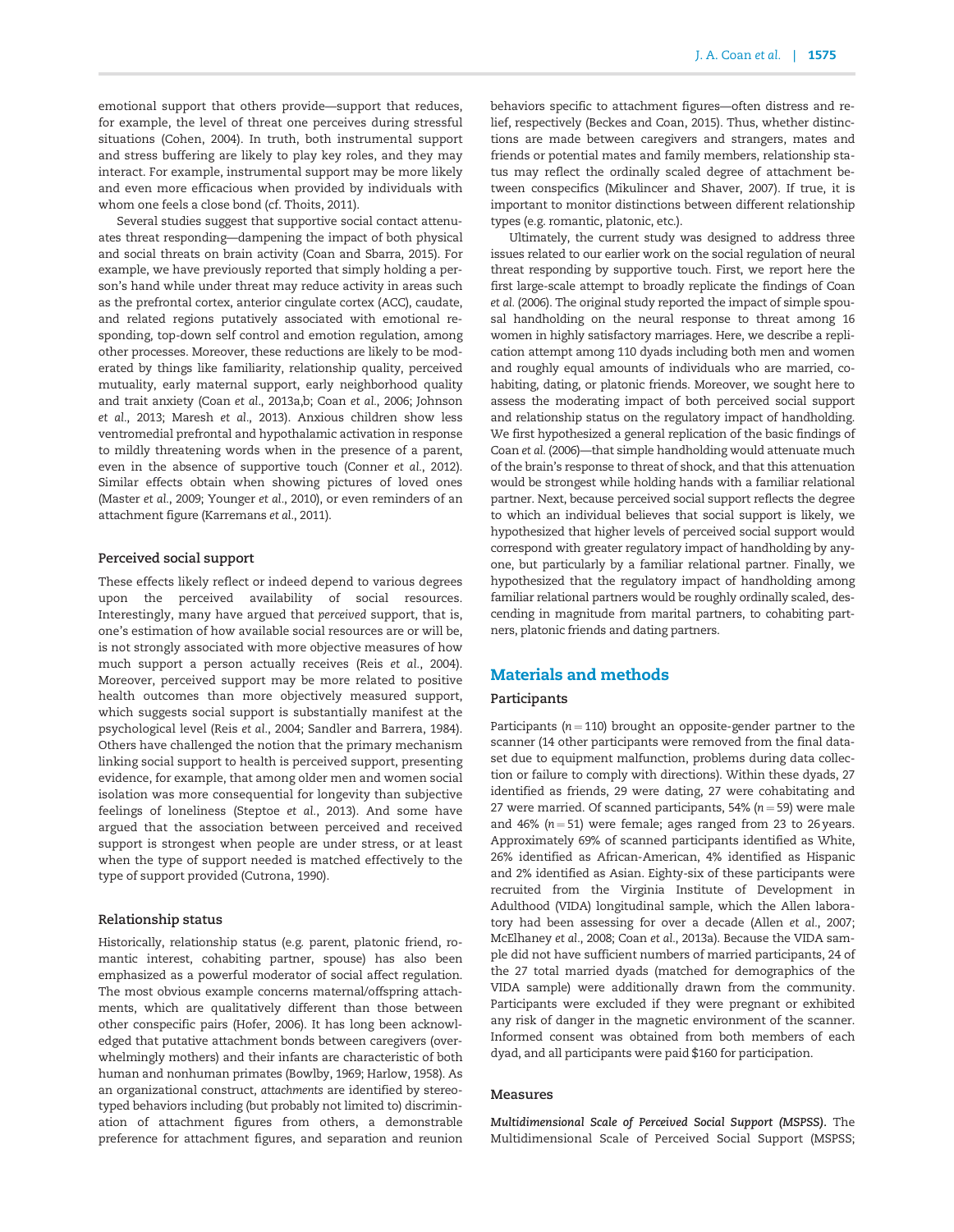[Zimet](#page-9-0) et al., 1988) is a 12-item questionnaire which measures three sources of perceived support: family, friends and significant others. Items are assessed using a seven-point Likert scale  $(1 = v$ ery strongly disagree;  $7 = v$ ery strongly agree), with higher scores suggesting a higher level of perceived support. Excellent psychometric properties have been reported [\(Zimet](#page-9-0) et al., 1988), with internal consistency estimated to be .88 (Cronbach's a) for the total scale and test–retest reliability estimated at  $\sim$  85 (also **x**). For this study, we used total MSPSS scores. The current sample had a mean MSPSS score of 72.7 and s.d. of 13.2.

Self-Assessment Manikin (SAM) Scales ([Bradley and Lang, 1994\)](#page-7-0). The SAM Scales are non-verbal measures used by participants to rate their current subjective feelings of valence and arousal. The valence scale shows pictures ranging from a smiling, happy figure to a frowning, unhappy figure, and the arousal scale shows pictures ranging from an excited, wide-eyed figure to a relaxed, sleepy figure. These scales involve choosing on a ninepoint pictorial scale one's subjective emotional valence and arousal in the moment. The valence scale is anchored by very positive (1) on one end and very negative (9) on the other. The arousal scale is anchored by not at all aroused (1) on the one end and very aroused on the other (9). Because of recording errors in this study, data are missing for seven valence ratings and three arousal ratings.

#### Procedure

After being screened via telephone for exclusion criteria, eligible participants visited the research MRI facility at the University of Virginia where they completed a battery of questionnaires, followed by the functional magnetic resonance imaging (fMRI) procedure. Before entering the MRI device, two Ag-AgCl shock electrodes were applied to the participant's ankle (left or right, counterbalanced across participants). Before functional scans were obtained, high resolution anatomical scans were collected.

During functional imaging, participants viewed stimuli projected onto a screen situated behind the magnet's bore using a mirror placed on the head coil. Participants were able to respond to stimuli through the use of a button box placed in their non-dominant hand. For this within-subjects design, all participants underwent three blocks of our threat-of-shock paradigm, in counterbalanced order. During one block, the participant held the hand of their partner; during another they held the hand of an unseen confederate of the opposite sex, and in another the participant was alone in the scanner. Each block was composed of 24 trials, 12 of which were 'threat' trials and 12 of which were 'safety' trials, presented in a variable order. Each trial was composed of a 1-s safety or threat cue, 4–10 s of an anticipation period indicated by a fixation cross, and then a small dot indicating the end of the trial. For shock trials, shocks were delivered immediately prior to the appearance of the dot indicating the trial's end. The inter-trial interval varied from 4 to 10 s. Threat cues consisted of a red 'X' on a black background and indicated a 17% chance of electric shock, while safety cues consisted of a blue 'O' on a black background, indicating no chance of shock. Shocks were generated by an isolated physiological stimulator (Coulbourn Instruments, Allentown, PA, USA) and lasted for 20 ms at 4 mA. After each of the three blocks, participants rated their subjective assessment of their current arousal and valence using the SAM scales.

#### Image acquisition and analysis

Functional images were acquired using a Siemens 3.0 Tesla MAGNETOM Trio high-speed magnetic imaging device with a circularly polarized transmit/receive head coil with integrated mirror. A total of 216 functional T2\*-weighted echo planar images (EPIs) sensitive to blood-oxygen-level-dependent contrasts were collected per block in volumes of 28 3.5-mm transversal echo-planar slices (1-mm slice gap) covering the whole brain (1-mm slice gap, repetition time  $(TR) = 2000 \text{ ms}$ , echo time  $(TE) = 40 \text{ ms}$ , flip angle = 90°, field of view  $(FOV) = 192$ , matrix =  $64 \times 64$ , voxel size =  $3 \times 3 \times 3.5$  mm). Before collection of functional images, 176 high-resolution T1-magnetization-prepared rapid-acquisition gradient echo images were acquired to determine the localization of function (1-mm slices,  $TR = 1900 \text{ ms}$ ,  $TE = 2.53 \text{ ms}$ , flip angle  $= 9^{\circ}$ ,  $FOV = 250 \text{ mm}$ , voxel  $size = 1 \times 1 \times 1$  mm).

Data were preprocessed and analyzed using FMRIB's Software Library (FSL) software (Version 5.0; [www.fmrib.ox.ac.](http://www.fmrib.ox.ac.uk/fsl) [uk/fsl;](http://www.fmrib.ox.ac.uk/fsl) [Worsley, 1994](#page-9-0)). Motion correction involved FMRIB's Linear Image Registration Tool and intra-modal correction algorithm tool (MCFLIRT; [Jenkinson](#page-8-0) et al., 2002), with slice scan time correction and a high-pass filtering cutoff point of 100 s, removing irrelevant signals. We used BET ([Smith, 2002](#page-8-0)) brain extraction, eliminating non-brain material voxels in the fMRI data, and a 5-mm full width at half minimum Gaussian kernel for smoothing. Images were registered to the Montreal Neurological Institute (MNI) space by FLIRT ([Jenkinson](#page-8-0) et al., [2002\)](#page-8-0). Trials in which participants received shocks (two per condition) were excluded to protect against movement artifacts, resulting in 10 total shock-threat trials per condition.

Using FEAT (FMRI Expert Analysis Tool) Version 6.00, part of FSL (FMRIB's Software Library, [www.fmrib.ox.ac.uk/fsl](http://www.fmrib.ox.ac.uk/fsl) (accessed 8 March 2017)) and time-series analysis by FILM ([Worsley, 2001\)](#page-9-0), our individual-level analysis of the functional data began with a threat minus safe contrast, applied separately to each handholding condition, for each subject. Data were then collapsed across the three handholding conditions using a higher level FEAT analysis employing a fixed effects model. Here, additional contrasts comparing each handholding condition in all possible combinations were employed (i.e. alone minus stranger; alone minus partner; stranger minus alone; stranger minus partner; partner minus alone; partner minus stranger).

Finally, four group-level analyses were completed. To localize the main effect of threat, the alone condition threat minus safe contrast was brought to the group level with FEAT FLAME (FMRIB's Local Analysis of Mixed Effects) 1 using a whole brain clusterwise threshold of  $z = 2.3$  and  $P < .05$ . The threat minus safe contrast from the alone condition was used as a prethreshold mask for all subsequent group-level analyses. Next, individual level contrasts of handholding condition were brought to the group level using Randomise (Winkler et al., 2014) and identified via threshold free cluster enhancement (TFCE; [Smith and Nichols, 2009\)](#page-8-0),  $P < .05$ . Additional analyses in which we used the threat minus safe contrast from the stranger and partner conditions as pre-threshold masks are included in the Supplementary materials. Randomise is a nonparametric permutation based analytical method developed to improve type I error control (see Eklund et al., 2016). TFCE detects significant clusters of voxels, controlling for the family-wise error rate, without the need to create cluster size or voxel intensity thresholds. This method of analysis is generally more conservative than analyses employing traditional parametric clusterthresholding procedures (see also [Zhang](#page-9-0) et al.[, 2012\)](#page-9-0). Descriptive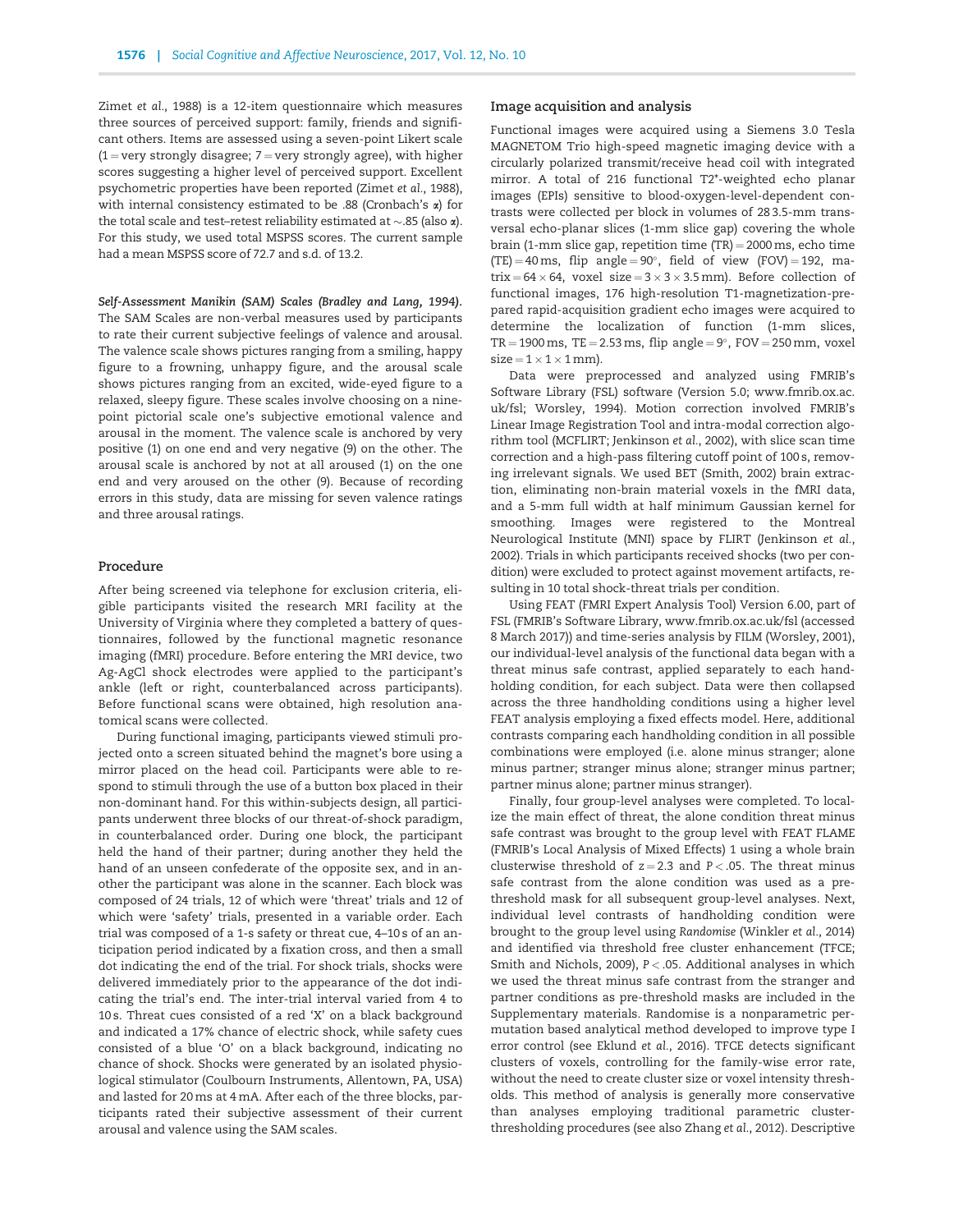statistics were extracted as the mean percent signal change from all functionally derived regions of interest (ROIs).

To assess the impact of perceived social support, MSPSS scores were centered and included as a covariate in additional random permutation tests. To assess the impact of relationship type, relationship type was included as a group level independent variable. Specifically, we contrasted each relationship type (married, cohabiting, dating, friend) from the average of the other three. For example, when testing for a marriage effect, we subtracted the average of the cohabiting, dating and friend groups from the married group. These contrasts were used to detect whether relationship type moderated the effect of handholding on threat activity.

# Results

## Subjective measures

To investigate the subjective effects of handholding, we conducted within-subjects ANOVAs on SAM ratings of arousal and valence. Self-reported levels of arousal did not differ across the handholding conditions,  $F(2, 104) = .55$ ,  $P = .58$  ( $M_{\text{alone}} = 3.1$ ,  $SE<sub>alone</sub> = .19;$   $M<sub>stranger</sub> = 3.2,$   $SE<sub>stranger</sub> = .19;$   $M<sub>partner</sub> = 3.2,$  $SE<sub>partner</sub> = .18$ . However, levels of valence did differ across handholding conditions,  $F(2, 99) = 8.5$ ,  $P < .001$ , with participants reporting more negativity in the Stranger  $(M = 5.9, SE = .19)$ condition than in both the Partner ( $M = 5.0$ ,  $SE = .20$ ),  $t(101) = 4.2$ ,  $P < .001$ , and Alone (M = 5.3, SE = .20) conditions, t(103) = 2.5,  $P = .01$ . Participants showed a non-significant trend toward reporting more negativity in the Alone condition than in the Partner condition,  $t(101) = 1.8$ ,  $P = .08$ . When predicting arousal, no significant interactions emerged between handholding and MSPSS (F(2, 100) = .94, P = .39) or handholding and relationship status (F(6, 202) = .55, P = .58). Similarly, when predicting valence, no significant interactions emerged between handholding and MSPSS  $(F(2, 95) = .33, P = .72)$  or handholding and relationship status (F(6, 202) = .77, P = .59).

## Main effects of threat

Group level analyses of the threat minus safe contrast indicated threat responses across putative salience and executive networks (cf. [Bressler and Menon, 2010](#page-7-0)) in all three handholding conditions (see [Table 1](#page-4-0), Supplementary Figure S1, and Supplementary Table S1). Activations peaked in the junction between the anterior insula, orbitofrontal cortex and operculum, extending broadly into ventral and dorsal lateral frontal cortices, cingulate cortex, dorsal and ventral striatum, thalamus, hypothalamus and brainstem, posterior parietal cortex, somatosensory and motor cortices and precuneus. Per [Coan](#page-7-0) et al. [\(2006\)](#page-7-0), a mask derived from threat minus safe contrasts during the alone condition was used to compare these activations across handholding conditions (alone, stranger, partner). Supplementary materials contain similar analyses drawing on partner and stranger threat minus safe masks.

#### Main effects of handholding

A series of pairwise comparisons between each handholding condition were carried out. Effects emerged in the Alone minus Partner contrast and the Stranger minus Partner contrast, each of which is decomposed below. Only contrasts with significant activation differences are reported. No effects emerged in any other contrast.

Alone minus Partner. The alone minus partner contrast revealed less activity during partner handholding in the right dorsolateral prefrontal cortex (dlPFC; 32, 30, 22; alone:  $M = .28$ ,  $SE = .03$ ; partner:  $M = .13$ ,  $SE = .03$ ) and posterior cingulate cortex (PCC; -2,  $-22$ , 22; alone:  $M = .39$ ,  $SE = .04$ ; partner:  $M = .17$ ,  $SE = .04$ ). Details of these effects are provided in [Table 2](#page-4-0) and [Figure 1.](#page-4-0)

Stranger minus Partner. The Stranger minus Partner contrast revealed less activity during partner handholding in the right dlPFC (32, 40, 20; stranger:  $M = .29$ ,  $SE = .03$ ; partner:  $M = .13$ ,  $SE = .02$ ), posterior parietal cortex (PPC; 36, -54, 50; stranger:  $M = .34$ ,  $SE = .04$ ; partner:  $M = .13$ ,  $SE = .03$ ), dorsal anterior cingulate cortex (dACC; 0, 6, 46; stranger:  $M = .55$ ,  $SE = .06$ ; partner:  $M = .32$ ,  $SE = .05$ ) and right ventrolateral prefrontal cortex (vlPFC; 36, 56, 4; stranger:  $M = .40$ ,  $SE = .05$ ; partner:  $M = .20$ ,  $SE = .05$ ). For details see [Table 2](#page-4-0) and [Figure 2](#page-5-0).

## Handholding by perceived social support

In order to test whether perception of social support interacted with handholding conditions to determine the magnitude of threat responding, all combinations of handholding condition contrasts were calculated with MSPSS entered as a covariate. MSPSS scores interacted with the Stranger minus Partner contrast, but no other significant effects were detected.

Stranger minus Partner with MSPSS. MSPSS scores significantly interacted with the Stranger minus Partner contrast in two right inferior frontal gyrus (IFG) clusters (56, 14, 8; 62, 26, -4), two right putamen clusters (30, 4, 2; 28, 0, 20), right frontal operculum (52, 0, 12), right middle frontal gyrus (32, 12, 28) and right caudate (18, 0, 12). Decomposition of these interactions revealed that higher perceived social support corresponded with greater activity during Stranger handholding and decreased threat responding during Partner handholding. [Figure 3](#page-5-0) depicts correlations between MSPSS and threat-related activity in the IFG while alone  $(r = -.04, P = .68)$ , stranger handholding  $(r = .19, P = .68)$  $P = .05$ ) and partner handholding ( $r = -.33$ ,  $P < .001$ ).

#### Handholding by relationship status

In order to test whether relationship status interacted with handholding conditions to determine the magnitude of threat responding, all combinations of handholding condition contrasts were calculated with relationship status entered as a between-subjects factor. Relationship status did not reach threshold as a predictor of brain activity during threat of shock as a function of handholding.

## **Discussion**

Social regulation of the brain's multifaceted response to threat of shock—even via simple handholding—is robust. Even under threat, several regions, notably the dlPFC and posterior cingulate, that were less active during spousal handholding in [Coan](#page-7-0) et al. [\(2006\)](#page-7-0) were also less active during handholding by relational partners in the current study. As with the earlier study, subjective valence ratings were significantly improved by partner handholding, though subjective arousal ratings—a far smaller effect in the original study—were not. And echoing the relationship adjustment findings reported by Coan et al. [\(2006\)](#page-7-0), greater perceived social support corresponded with less activity, in the context of threat, in a variety of neural regions, but only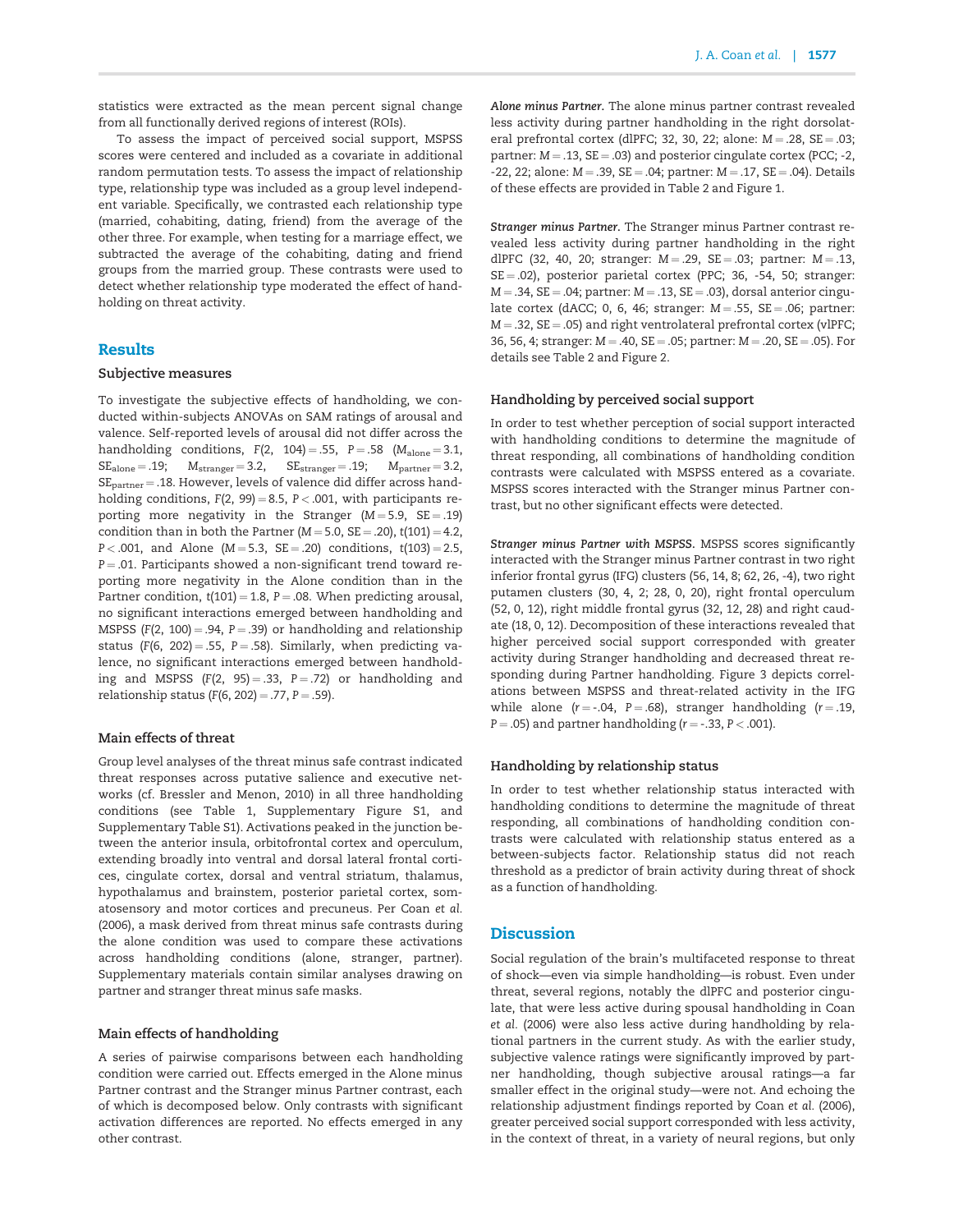<span id="page-4-0"></span>

| <b>Table 1.</b> Significant clusters of activity for the threat minus safe contrast in the alone condition and local maxima |  |  |  |  |  |  |
|-----------------------------------------------------------------------------------------------------------------------------|--|--|--|--|--|--|
|-----------------------------------------------------------------------------------------------------------------------------|--|--|--|--|--|--|

| MNI coordinates            |                        |                           |         |                |       |      |  |
|----------------------------|------------------------|---------------------------|---------|----------------|-------|------|--|
| Structural location        | Cluster size in voxels | Estimated cluster P-value | Z-score | Χ              | Y     | Z    |  |
| Alone condition            |                        |                           |         |                |       |      |  |
| Threat minus safe cluster  | 47850                  | 0                         |         |                |       |      |  |
| Orbitofrontal cortex       |                        |                           | 9.43    | 36             | 28    | $-6$ |  |
| Supramarginal gyrus        |                        |                           | 9.14    | 58             | $-42$ | 32   |  |
| Anterior insula            |                        |                           | 9.02    | 36             | 22    | $-2$ |  |
| Orbitofrontal cortex       |                        |                           | 8.9     | $-32$          | 26    | $-6$ |  |
| Anterior insula            |                        |                           | 8.73    | $-36$          | 18    | $-4$ |  |
| Posterior cingulate cortex |                        |                           | 8.61    | $\overline{2}$ | $-22$ | 24   |  |
| Precuneus cortex           | 511                    | .02                       | 6.19    | 12             | $-72$ | 38   |  |



Fig. 1. Column A: A sagittal slice  $(X = 32)$  showing a cluster in the dorsolateral prefrontal cortex (dlPFC), with graph (below) depicting average threat minus safe percent signal change in dlPFC across alone and partner handholding conditions, including 95% confidence intervals. Column B: An axial slice  $(Z=22)$ showing a cluster in the posterior cingulate cortex (PCC) and part of the dlPFC cluster, with graph (below) depicting average threat minus safe percent signal change in PCC across alone and partner handholding conditions, with 95% confidence intervals.

during partner handholding. No similar association obtained during stranger handholding or while alone in the scanner.

Amid these confirmations, however, were some noteworthy surprises. First, we did not observe any regulatory effects of handholding by strangers. Indeed, if anything, we observed the opposite—that stranger handholding may have potentiated many of the neural responses following exposure to threat. Second, relationship status, whether the hand holder was a spouse, a cohabiting partner, a dating partner or even a friend, did not appear to matter much for the regulatory effects of partner hand holding. These findings and their implications are discussed in greater detail below.

## Regulation of the threat response by handholding

Regulation by relational partners. We found that holding hands with a familiar partner attenuated the brain's response to shock threat when compared with holding hands with a stranger or anticipating the shock while alone. Specifically, relative to either being alone in the scanner or while holding hands with a stranger, we observed diminished activations in the dACC, the Table 2. Significant clusters of activity for the main effect of handholding on the threat minus safe contrast and interaction between handholding condition and MSPSS

| MNI coordinates                                 |                                |      |    |            |                |  |  |
|-------------------------------------------------|--------------------------------|------|----|------------|----------------|--|--|
| Structural location                             | Cluster size in voxels Z-max X |      |    | Y          | Z              |  |  |
| Alone—partner main effect                       |                                |      |    |            |                |  |  |
| dlPFC                                           | 116                            | 4.54 | 32 | 30         | 22             |  |  |
| PCC                                             | 13                             | 4.04 |    | $-2$ $-22$ | 22             |  |  |
| Stranger-partner main effects                   |                                |      |    |            |                |  |  |
| dlPFC                                           | 1350                           | 5.19 | 32 | 40         | 20             |  |  |
| PPC.                                            | 403                            | 5.08 | 36 | $-54$      | 50             |  |  |
| dACC                                            | 81                             | 4.08 | 0  | 6          | 46             |  |  |
| vlPFC                                           | 3                              | 3.48 | 36 | 56         | $\overline{4}$ |  |  |
| Stranger—partner with MSPSS interaction effects |                                |      |    |            |                |  |  |
| Inferior frontal gyrus                          | 117                            | 48   | 56 | 14         | 8              |  |  |
| Operculum                                       | 60                             | 4.57 | 52 | $\Omega$   | 12             |  |  |
| Right putamen                                   | 27                             | 3.84 | 30 | 4          | $\overline{2}$ |  |  |
| Right putamen                                   | 25                             | 4.18 | 28 | 0          | 20             |  |  |
| Inferior frontal gyrus                          | 16                             | 4.5  | 52 | 26         | $-4$           |  |  |
| Middle frontal gyrus                            | 9                              | 3.72 | 32 | 12         | 28             |  |  |
| Right caudate                                   | 3                              | 3.46 | 18 | 0          | 12             |  |  |

PCC, the posterior parietal cortex (PPC), the right vlPFC and the right dlPFC, while holding hands with a relational partner. These regions are notable for at least two reasons: First, they are similar to those attenuated by spouse handholding in [Coan](#page-7-0) et al. [\(2006\)](#page-7-0), a study of only 16 happily married women. Second, the consistency of these effects hints that social affect regulation may target a relatively specific network of regions implicated in the brain's overall response to threat, including regions related to the mobilization of attentional and physiological resources and—we think critically—those linked to inhibitory control and the effortful regulation of emotion (cf. [Reeck](#page-8-0) et al., [2016\)](#page-8-0). Social baseline theory (see [Beckes and Coan, 2011](#page-7-0); [Coan](#page-7-0) [and Maresh, 2014; Coan and Sbarra, 2015](#page-7-0)) suggests that social resources signal less of a need for attention to potential threats, which in turn likely precludes the need for subsequent or concomitant top-down self-regulatory activity. The findings reported here are consistent with this perspective.

Regulation by strangers. In Coan et al. [\(2006\),](#page-7-0) handholding by strangers resulted in a more limited level of regulation of the brain's response to the shock threat, compared with handholding by partner. In another test of this handholding paradigm, stranger handholding caused limited attenuation of the brain's response to shock threat after, but not before, marital therapy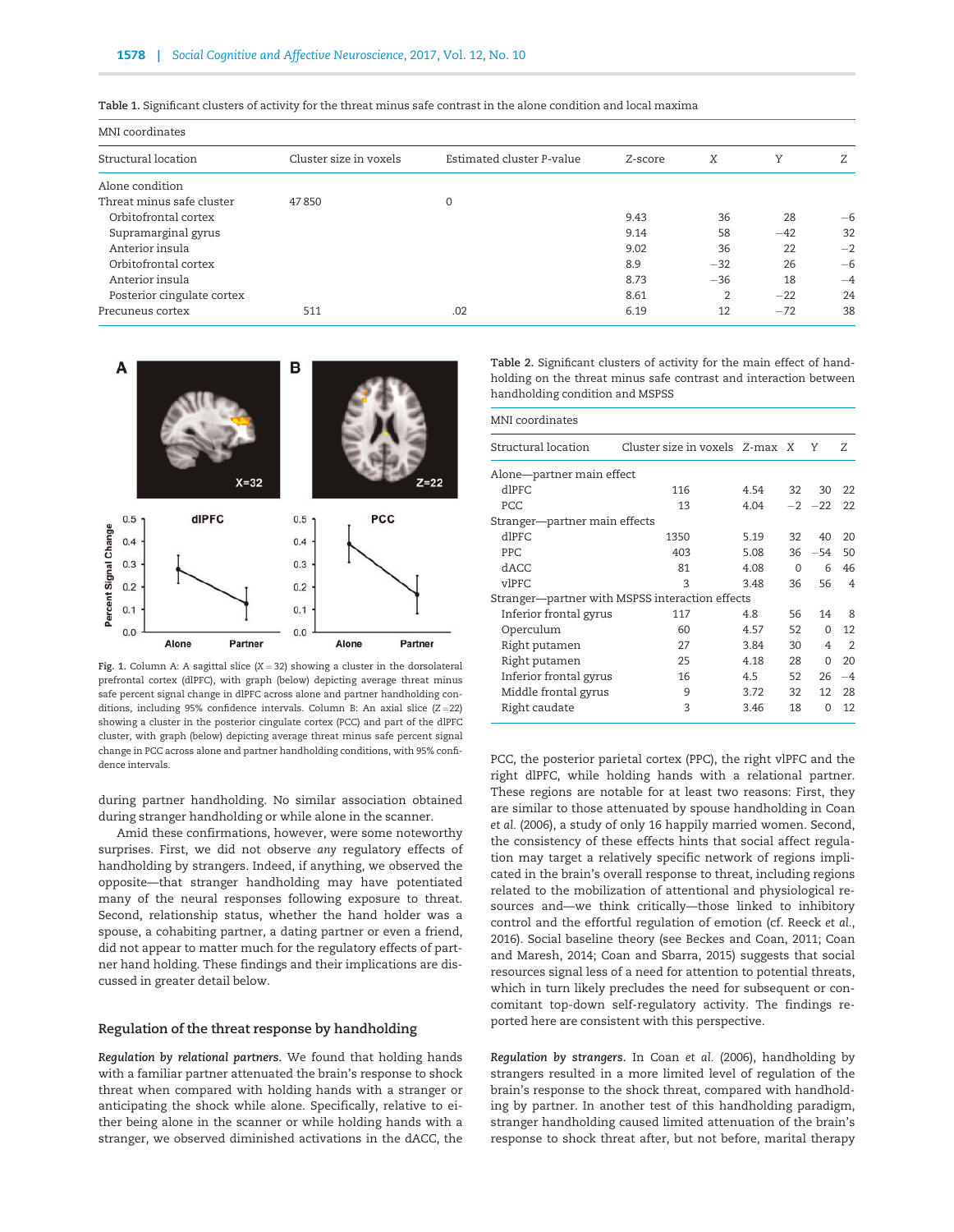<span id="page-5-0"></span>

Fig. 2. Probability maps depicting areas where percent signal change in the threat minus safe contrast is greater during Stranger handholding than Partner handholding. Sagittal slice (X = 36) depicts areas of dorsal lateral prefrontal cortex (dlPFC) and posterior parietal cortex (PPC). Coronal slices (Y = 6) depict areas of the anterior cingulate cortex (ACC) and the middle frontal gyrus. Graphs depict average threat minus safe percent signal change across stranger and partner handholding conditions, with 95% confidence intervals, in the dlPFC, PPC, vlPFC and dACC.



Fig. 3. Sagittal slice (X = 56) depicting a probability map in the inferior frontal gyrus (IFG), where the percent signal change in the threat minus safe contrast is greater during stranger handholding than partner handholding as a function of perceived social support (MSPSS, centered on the mean). Scatterplots show the association between percent signal change in the threat-safe contrast and MSPSS for each handholding condition. As perceived social support increases, threat minus related activation in IFG increases during the stranger handholding ( $r = .19$ ,  $P = .05$ ), but decreases during partner handholding ( $r = .33$ ,  $P < .001$ ). Notably one participant was an outlier on MSPSS, but results did not change when this participant removed.

(Johnson et al., 2013). Here, handholding by strangers was unexpectedly ineffective. Indeed, the alone and stranger handholding conditions were not generally different. Differences between the current and original studies in terms of stranger handholding effects may reflect a number of things. To start, the current sample is substantially more representative of the general population, consisting of a much more racially and socioeconomically diverse group of friends, spouses, cohabiting partners and dating partners, all from the Charlottesville, VA area. In contrast, the original sample consisted of almost exclusively white, highly satisfied married couples from Madison, WI. Within the sample discussed here, we have already observed that lower adolescent neighborhood quality corresponded with increased prefrontal and dACC activation to a social exclusion task ([Gonzalez](#page-8-0) et al.[, 2015](#page-8-0)). Others have reported

that lower social status is linked to threat-related appraisals of ambiguous social stimuli (e.g. [Chen and Paterson, 2006](#page-7-0)), and indeed even fear of strangers ([Dallago](#page-8-0) et al., 2009). And whatever else is true, strangers are 'people who have never met before, will never meet again, and ... have no acquaintances in common' ([Clark-Polner and Clark, 2014,](#page-7-0) p. 2), which may limit their effectiveness as a source of emotional support even under the best circumstances.

We have described elsewhere how a putative neural measure of self/other overlap suggests that although the brain encodes 'friend' in ways that are similar to 'self,' no such (or substantially less) similarity exists between 'stranger' and 'self' [\(Beckes](#page-7-0) et al., 2013). Social baseline theory suggests this self/ other overlap may in fact mediate expectations of support [\(Coan and Sbarra, 2015\)](#page-7-0). It is perhaps more surprising, then,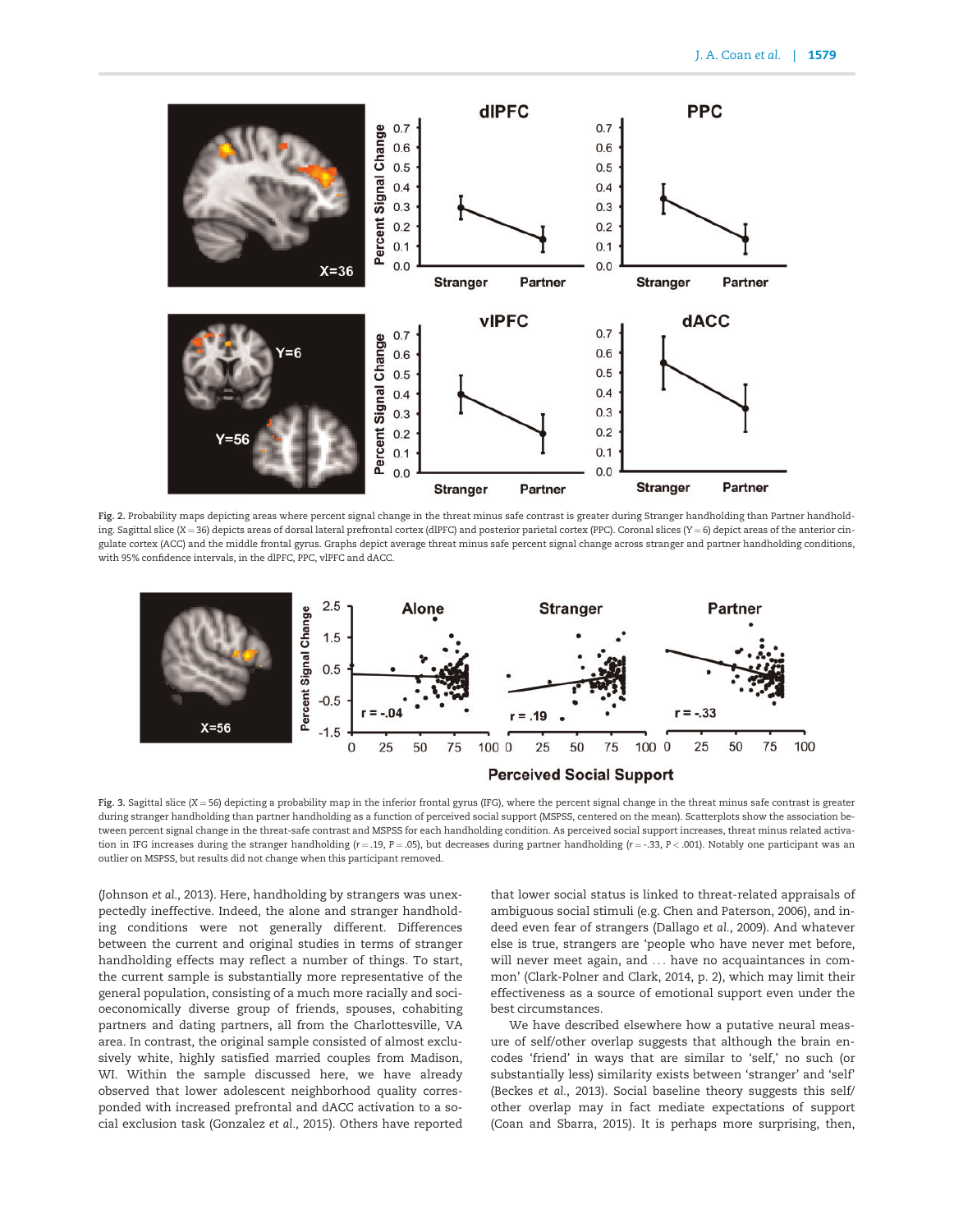that strangers have resulted in attenuation of the brain's response to shock threat in other samples. In the aggregate, we feel the evidence does suggest that although the supportive effect of stranger handholding is clearly limited, stranger handholding is nevertheless likely to regulate aspects of the brain's response to shock threat in some people, some of the time. Given the potential utility of strangers in regulating negative affect, more work on the moderators of stranger handholding is warranted.

#### Moderators and mechanisms

Perceived social support. Self-reported levels of perceived social support moderated the effect of handholding condition. Specifically, greater perceived social support corresponded with diminished activations in the portions of the IFG, right putamen, right operculum, right middle frontal gyrus and right caudate, but only during partner handholding, suggesting that individuals who perceive a supportive social network may be more receptive to support from someone familiar to them. Moreover, these interactions suggest perceived social support may target—and attenuate—an extended socially regulated network associated with the cognitive control and associative learning that threat responding often entails.

These effects are in line with decades of work on how perceived social support may buffer the impact of negative life events (e.g. [Cohen and Wills, 1985](#page-7-0)). Throughout this work, the question of whether received or perceived support is more consequential has occasionally arisen. At least one recent answer to this question is that the two forms of support interact in much the same way we have observed in the present study: that perceived support works in part by potentiating the impact of received support ([Melrose](#page-8-0) et al., 2015). Less clear is why greater perceived social support also corresponded with more, not less, threat responding during stranger handholding. This may suggest that individuals in the current study who perceived greater levels of support by family, friends and significant others (which is what the MSPSS targets) may also have a greater preference for support from individuals who are familiar. Alternatively, these individuals simply may not expect strangers to be of much help.

Relationship status. As reviewed above, the impact of familiarity on the regulatory effect of handholding was robust. Holding hands with a relational partner resulted in substantially attenuated threat-related activations, while holding hands with a stranger did not. But this handholding effect was not moderated by the type of relational partner with whom our participants visited the laboratory. Whether one was holding hands with a spouse, a cohabiting partner, a dating partner or a friend made no detectable difference.

This outcome rests uneasily next to perspectives emphasizing the unique regulatory contribution of 'attachment figures,' or research suggesting a specific 'marriage effect' on everything from general mortality (Frisch and Simonson, 2013) to overall life satisfaction [\(Stack and Eshleman, 1998\)](#page-8-0). That said, more recent evidence suggests that the effects of marriage on life satisfaction (at least) may depend non-trivially on the degree to which individuals in a romantic union regard each other as friends, whether married or cohabiting. That is, after adjusting for pre-relationship levels of happiness, differences between marriage and cohabitation largely disappear, while increases in happiness attributable to increases in perceived degree of friendship, regardless of relationship type, remain ([Grover and](#page-8-0) [Helliwell, 2014\)](#page-8-0). Moreover, although secure attachment is positively associated with the likelihood of being married [\(Mickelson](#page-8-0) et al., 1997), marriage is far from a necessary ingredient in the formation and maintenance of an adult attachment bond, either in principle or empirical fact ([Coan, 2016;](#page-7-0) [Doherty](#page-8-0) [and Feeney, 2004](#page-8-0)).

Social baseline theory holds that individuals in effect 'outsource' various neural activities to available support providers when and where it is possible to do so [\(Beckes and Coan, 2011](#page-7-0); [Coan and Maresh, 2014\)](#page-7-0). Indeed, social baseline theory predicts processing devoted to threat vigilance and self-regulation should be particularly important targets of regulation by support providers, in part because of the manifold opportunity costs threat vigilance and self-regulation efforts entail. In many species, a second pair of eyes can reduce the need for vigilance [\(Bertram, 1980\)](#page-7-0), and presumably its concomitant anxiety, mobilization of resources and self-regulatory effort.

Of course, whether one outsources vigilance to a relational partner may depend on the degree to which that relational partner can be trusted to devote vigilance processing on one's behalf, raising again the distinction between familiar others and strangers, but also the question of how such trust is formed and maintained. Past support from a given individual is probably a good indication that support will be provided in the future [\(Beckes](#page-7-0) et al., 2016), which may account in part for a reliable difference in the handholding effect between many different types of familiar relational partners and strangers (e.g. [Beckes and](#page-7-0) [Coan, 2015](#page-7-0); [Maisel and Gable, 2009](#page-8-0); [Reis, 2007; Thoits, 2011\)](#page-8-0). Of course, a remaining and non-trivial caveat on the question of moderation by relationship status concerns statistical power. With only 110 participants spread across four roughly equal groups, we run a real risk here of a false negative [\(Vadillo](#page-9-0) et al., [2016\)](#page-9-0). Thus, our confidence in the absence of a relationship status effect is not high and, as ever, awaits additional research.

Familiarity and the self. According to social baseline theory, individuals in a wide variety of relational partnerships share goals and the efforts—both physiological and cognitive—required to meet them [\(Coan and Sbarra, 2015](#page-7-0)). This sharing of goals in turn influences the way each individual budgets his or her personal resources in meeting those demands. Thus, and as mentioned above, individuals can 'outsource' part of the labor associated with meeting a given situational demand to their social networks, or pool their resources with others in such a way that effectively achieves the same outcome: reducing the cost (in personal resources) of achieving the goal or meeting the demand. Social baseline theory suggests this is achieved in part by altering what the brain construes as the 'self,' expanding the self to include others in the social network or relationship. This theoretical formulation is consistent with observations (mentioned above) we have made suggesting that the brain responds to threat stimuli directed at a friend very similarly to how it responds to threats directed at the self, while no such similarity obtains when the threat is directed at a stranger [\(Beckes](#page-7-0) et al., [2013\)](#page-7-0).

Just this sort of 'involuntary breach of individual separateness' (Langer, 1974, p. 129) has been observed by many others as well, both behaviorally [\(Andersen and Chen, 2002](#page-7-0); [Aron and](#page-7-0) [Aron, 1996; Aron and Fraley, 1999](#page-7-0); [Mashek](#page-8-0) et al., 2003), and at the neural level [\(Decety and Sommerville, 2003;](#page-8-0) [de Vignemont](#page-9-0) [and Singer, 2006](#page-9-0); [Hein and Singer, 2008\)](#page-8-0). If individuals construe relational partners as extensions of the self—as extensions of what the self is capable of—then part of the effect of proximity could be to cause the brain to attenuate its efforts toward, in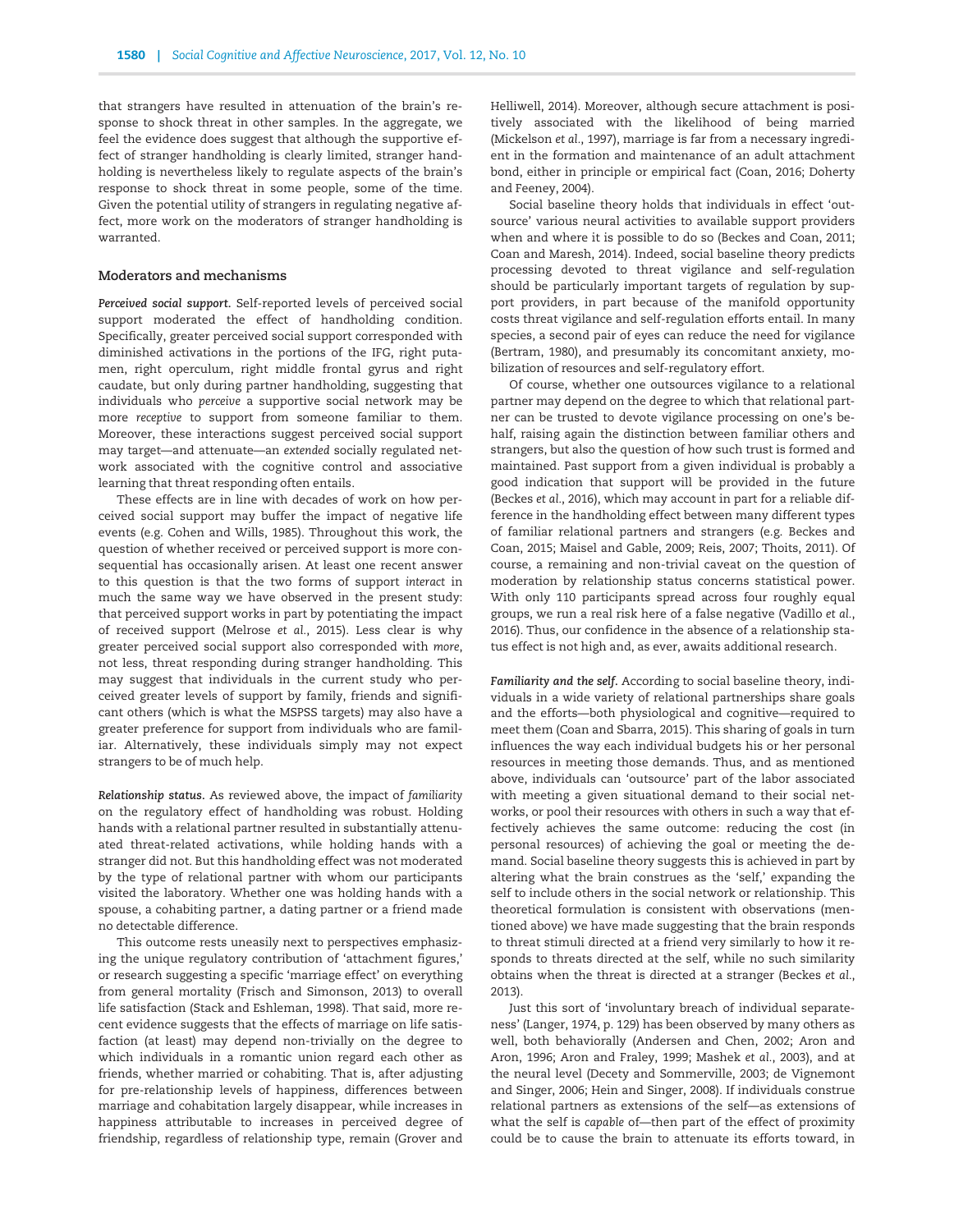<span id="page-7-0"></span>this case, the vigilance and top-down regulatory control that follows the threat of shock, all on the assumption that the relational partner can be counted on to fill in any attentional or regulatory gaps.

# **Conclusion**

Physical contact with a familiar other attenuated activity in brain regions associated with vigilance, salience detection, inhibitory control and emotion regulation, all in the context of shock threat, and these effects were enhanced by an individual's expectation of support from their wider social network. Physical contact with a stranger, however, was not similarly effective, warranting further research into potential trait and situational moderators of the impact of stranger-provided support. As with our previous work, it is important to note that the findings reported here may not generalize to discordant relationships (e.g. Johnson et al., 2013) or to individuals suffering from low levels of perceived social support. Moreover, the social regulation of threat responses is likely to also vary as a partial function of other trait-like characteristics and situations. For example, developmental levels of neighborhood quality and maternal support may modulate the impact of supportive handholding (Coan et al., 2013a), as may interpersonal mutuality (Coan et al., 2013b), trait anxiety ([Maresh](#page-8-0) et al., 2013) and attachment security ([Ognibene and Collins, 1998](#page-8-0); Anan and Barnette, 1999). In the meantime, results presented here provide extended evidence that the neural systems through which multiple behavioral and cognitive responses to threat are mediated are attenuated by the presence of familiar relational partners, and that subjective expectations that support is available when needed enhances this attenuation.

# Acknowledgements

This research was supported by a National Institute of Mental Health grant, Award Number R01MH080725, to J.A.C. We thank Joseph P. Allen, Zoe Englander, Sara Medina-Devilliers, Alexander Tatum and Cat Thrasher for their assistance in preparing and conducting this study.

# Supplementary data

Supplementary data are available at SCAN online.

Conflict of interest. None declared.

## References

- Allen, J.P., Porter, M., McFarland, C., McElhaney, K.B., Marsh, P. (2007). The relation of attachment security to adolescents' paternal and peer relationships, depression, and externalizing behavior. Child Development, 78(4), 1222–39.
- Andersen, S.M., Chen, S. (2002). The relational self: An interpersonal social-cognitive theory. Psychological Review, 109(4), 619–45.
- Anan, R.M., Barnett, D. (1999). Perceived social support mediates between prior attachment and subsequent adjustment: a study of urban African American children. Developmental Psychology, 35(5), 1210.
- Aron, E.N., Aron, A. (1996). Love and expansion of the self: The state of the model. Personal Relationships, 3(1), 45–48.
- Aron, A., Fraley, B. (1999). Relationship Closeness as Including Other in the Self: Cognitive Underpinnings and Measures. Social Cognition, 17(2), 140–60.
- Beckes, L., Coan, J.A. (2011). Social baseline theory: the role of social proximity in emotion and economy of action. Social and Personality Psychology Compass, 5(12), 976–88.
- Beckes, L., Coan, J.A. (2015). The distress-relief dynamic in attachment bonding. In: Zayas, V., Hazan, C., editors. Bases of Adult Attachment: From Brain to Mind to Behavior, New York: Springer Press, pp. 11–33.
- Beckes, L., Coan, J.A., Hasselmo, K. (2013). Familiarity promotes the blurring of self and other in the neural representation of threat. Social Cognitive and Affective Neuroscience, 8(6), 670-7.
- Beckes, L., Simons, K., Lewis, D., Le, A., Edwards, W.L. (2016). Desperately seeking support: negative reinforcement schedules in the formation of adult attachment associations. Social Psychological and Personality Science, 8, 229–38.
- Berkman, L.F., Syme, S.L. (1979). Social networks, host resistance, and mortality: a nine-year follow-up study of Alameda County residents. American Journal of Epidemiology, 109(2), 186–204.
- Bertram, B.C.R. (1980). Vigilance and group size in ostriches. Animal Behavior, 28, 278–86.
- Bowlby, J. (1969). Attachment, Vol. 1 of Attachment and Loss. New York: Basic Books.
- Bradley, M.M., Lang, P.J. (1994). Measuring emotion: the self-assessment manikin and the semantic differential. Journal of Behavior Therapy and Experimental Psychiatry, 25(1), 49–59.
- Bressler, S.L., Menon, V. (2010). Large-scale brain networks in cognition: emerging methods and principles. Trends in Cognitive Sciences, 14(6), 277–90.
- Chen, E., Paterson, L.Q. (2006). Neighborhood, family, and subjective socioeconomic status: how do they relate to adolescent health? Health Psychology, 25(6), 704–14.
- Clark-Polner, E., Clark, M.S. (2014). Understanding and accounting for relational context is critical for social neuroscience. Frontiers in Human Neuroscience, 8, 127.
- Coan, J.A. (2016). Toward a neuroscience of attachment. In: Cassidy, J., Shaver, P.R., editors. Handbook of Attachment: Theory, Research, and Clinical Applications, 3rd edn, New York: Guilford Press, pp. 242–69.
- Coan, J.A., Beckes, L., Allen, J.P. (2013a). Childhood maternal support and social capital moderate the regulatory impact of social relationships in adulthood. International Journal of Psychophysiology, 88(3), 224–31.
- Coan, J.A., Kasle, S., Jackson, A., Schaefer, H.S., Davidson, R.J. (2013b). Mutuality and the social regulation of neural threat responding. Attachment & Human Development, 15(3), 303–15.
- Coan, J.A., Maresh, E.L. (2014). Social baseline theory and the social regulation of emotion. In J.J. Gross (ed.), The Handbook of Emotion Regulation, 2nd Edition (pp. 221–36). New York, NY, USA: The Guilford Press.
- Coan, J.A., Sbarra, D.A. (2015). Social baseline theory: the social regulation of risk and effort. Current Opinion in Psychology, 1, 87–91.
- Coan, J.A., Schaefer, H.S., Davidson, R.J. (2006). Lending a hand social regulation of the neural response to threat. Psychological Science, 17(12), 1032–9.
- Cohen, S. (2004). Social relationships and health. American Psychologist, 59(8), 676–84.
- Cohen, S., Wills, T.A. (1985). Stress, social support, and the buffering hypothesis. Psychological Bulletin, 98(2), 310–57.
- Conner, O.L., Siegle, G.J., McFarland, A.M., et al. (2012). Mom-it helps when you're right here! Attenuation of neural stress markers in anxious youths whose caregivers are present during fMRI. PLoS ONE, 7(12), e50680.
- Cutrona, C.E. (1990). Stress and Social Support—in Search of Optimal Matching. Journal of Social and Clinical Psychology, 9, 3–14.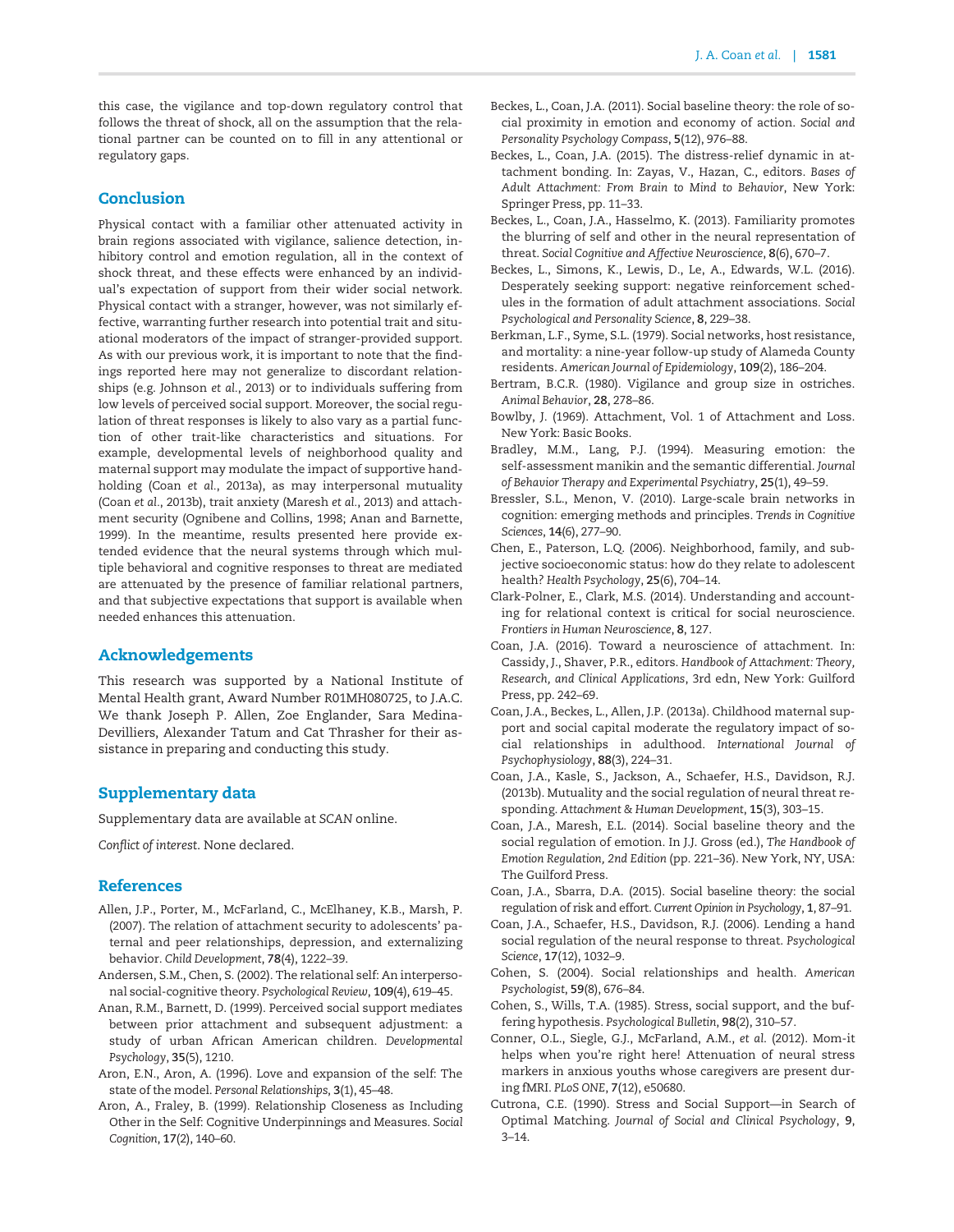- <span id="page-8-0"></span>Dallago, L., Perkins, D.D., Santinello, M., Boyce, W., Molcho, M., Morgan, A. (2009). Adolescent place attachment, social capital, and perceived safety: a comparison of 13 countries. American Journal of Community Psychology, 44(1–2), 148–60.
- Decety, J., Sommerville, J.A. (2003). Shared representations between self and other: a social cognitive neuroscience view. Trends in Cognitive Sciences, 7(12), 527–33.
- Detillion, C.E., Craft, T.K., Glasper, E.R., Prendergast, B.J., DeVries, A.C. (2004). Social facilitation of wound healing. Psychoneuroendocrinology, 29(8), 1004–11.
- Doherty, N.A., Feeney, J.A. (2004). The composition of attachment networks throughout the adult years. Personal Relationships, 11, 469–88.
- Ertel, K.A., Glymour, M.M., Berkman, L.F. (2009). Social networks and health: a life course perspective integrating observational and experimental evidence. Journal of Social and Personal Relationships, 26(1), 73–92.
- Frisch, M., Simonsen, J. (2013). Marriage, cohabitation and mortality in Denmark: national cohort study of 6.5 million persons followed for up to three decades (1982–2011). International Journal of Epidemiology, 42, 559–78.
- Gonzalez, M.Z., Beckes, L., Chango, J., Allen, J.P., Coan, J.A. (2015). Adolescent neighborhood quality predicts adult dACC response to social exclusion. Social Cognitive and Affective Neuroscience, 10(7), 921–28.
- Grover, S., Helliwell, J.F. (2014). How's Life at Home? New Evidence on Marriage and the Set Point for Happiness (No. w20794). National Bureau of Economic Research.
- Harlow, H.F. (1958). The nature of love. American Psychologist, 13(12), 673.
- Hein, G., Singer, T. (2008). I feel how you feel but not always: the empathic brain and its modulation. Current Opinion in Neurobiology, 18(2), 153–8.
- Hofer, M.A. (2006). Psychobiological roots of early attachment. Current Directions in Psychological Science, 15(2), 84–8.
- Holt-Lunstad, J., Smith, T.B., Layton, J.B. (2010). Social relationships and mortality risk: a meta-analytic review. PLoS Medicine, 7(7), e1000316.
- House, J.S. (1981). Work Stress and Social Support. MA: Addison-Wesley Publishing Company Reading.
- House, J.S., Landis, K.R., Umberson, D. (1988). Social relationships and health. Science, 241(4865), 540–5.
- Jenkinson, M., Bannister, P., Brady, M., Smith, S. (2002). Improved optimization for the robust and accurate linear registration and motion correction of brain images. Neuroimage, 17(2), 825–41.
- Johnson, S.M., Burgess Moser, M., Beckes, L., et al. (2013). Soothing the threatened brain: leveraging contact comfort with emotionally focused therapy. PLoS ONE, 8(11), e79314.
- Karremans, J.C., Heslenfeld, D.J., van Dillen, L.F., Van Lange, P.A. (2011). Secure attachment partners attenuate neural responses to social exclusion: an fMRI investigation. International Journal of Psychophysiology, 81(1), 44–50.
- Kiecolt-Glaser, J.K., Loving, T.J., Stowell, J.R., et al. (2005). Hostile marital interactions, proinflammatory cytokine production, and wound healing. Archives of General Psychiatry, 62(12), 1377–84.
- Maisel, N.C., Gable, S.L. (2009). The paradox of received social support: the importance of responsiveness. Psychological Science, 20(8), 928–32.
- Mashek, D.J., Aron, A., Boncimino, M. (2003). Confusions of self with close others. Personality & Social Psychology Bulletin, 29(3), 382–92.
- Master, S.L., Eisenberger, N.I., Taylor, S.E., Naliboff, B.D., Shirinyan, D., Lieberman, M.D. (2009). A picture's worth

partner photographs reduce experimentally induced pain. Psychological Science, 20(11), 1316–8.

- Maresh, E.L., Beckes, L., Coan, J.A. (2013). The social regulation of threat-related attentional disengagement in highly anxious individuals. Frontiers in Human Neuroscience, 7, 515.
- McElhaney, K.B., Antonishak, J., Allen, J.P. (2008). "They like me, they like me not": popularity and adolescents' perceptions of acceptance predicting social functioning over time. Child Development, 79, 720–31.
- Melrose, K.L., Brown, G.D., Wood, A.M. (2015). When is received social support related to perceived support and well-being? When it is needed. Personality and Individual Differences, 77, 97–105.
- Mickelson, K.D., Kessler, R.C., Shaver, P.R. (1997). Adult attachment in a nationally representative sample. Journal of Personality and Social Psychology, 73, 1092.
- Mikulincer, M., Shaver, P.R. (2007). Attachment in Adulthood: Structure, Dynamics, and Change. New York: Guilford Press.
- Musick, M.A., House, J.S., Williams, D.R. (2004). Attendance at religious services and mortality in a national sample. Journal of Health and Social Behavior, 45(2), 198–213.
- Ognibene, T.C., Collins, N.L. (1998). Adult attachment styles, perceived social support and coping strategies. Journal of Social and Personal Relationships, 15(3), 323–45.
- Reeck, C., Ames, D.R., Ochsner, K.N. (2016). The social regulation of emotion: an integrative, cross-disciplinary model. Trends in Cognitive Sciences, 20(1), 47–63.
- Reis, H.T. (2007). Steps toward the ripening of relationship science. Personal Relationships, 14(1), 1–23.
- Reis, H.T., Clark, M.S., Holmes, J.G. (2004). Perceived partner responsiveness as an organizing construct in the study of intimacy and closeness. In D. Mashek, and A. Aron, (eds), The handbook of closeness and intimacy (pp. 201–25). Mahwah, NJ: Lawrence Erlbaum Associates.
- Robles, T.F., Kiecolt-Glaser, J.K. (2003). The physiology of marriage: pathways to health. Physiology & Behavior, 79(3), 409–16.
- Roper, S.O., Yorgason, J.B. (2009). Older adults with diabetes and osteoarthritis and their spouses: effects of activity limitations, marital happiness, and social contacts on partners' daily mood. Family Relations: An Interdisciplinary Journal of Applied Family Studies, 58(4), 460–74.
- Sandler, I.N., Barrera, M. (1984). Toward a multimethod approach to assessing the effects of social support. American Journal of Community Psychology, 12(1), 37–52.
- Smith, S.M. (2002). Fast robust automated brain extraction. Human Brain Mapping, 17(3), 143–55.
- Smith, S.M., Nichols, T.E. (2009). Threshold-free cluster enhancement: addressing problems of smoothing, threshold dependence and localisation in cluster inference. NeuroImage, 44(1), 83–98.
- Stack, S., Eshleman, J.R. (1998). Marital status and happiness: a 17-nation study. Journal of Marriage and the Family, 60, 527–36.
- Steptoe, A., Shankar, A., Demakakos, P., Wardle, J. (2013). Social isolation, loneliness, and all-cause mortality in older men and women. Proceedings of the National Academy of Sciences of the United States of America, 110(15), 5797–801.
- Thoits, P.A. (2011). Mechanisms linking social ties and support to physical and mental health. Journal of Health and Social Behavior, 52(2), 145–61.
- Uchino, B.N. (2006). Social support and health: a review of physiological processes potentially underlying links to disease outcomes. Journal of Behavioral Medicine, 29(4), 377–87.
- Umberson, D., Crosnoe, R., Reczek, C. (2010). Social relationships and health behavior across life course. Annual Review of Sociology, 36, 139.